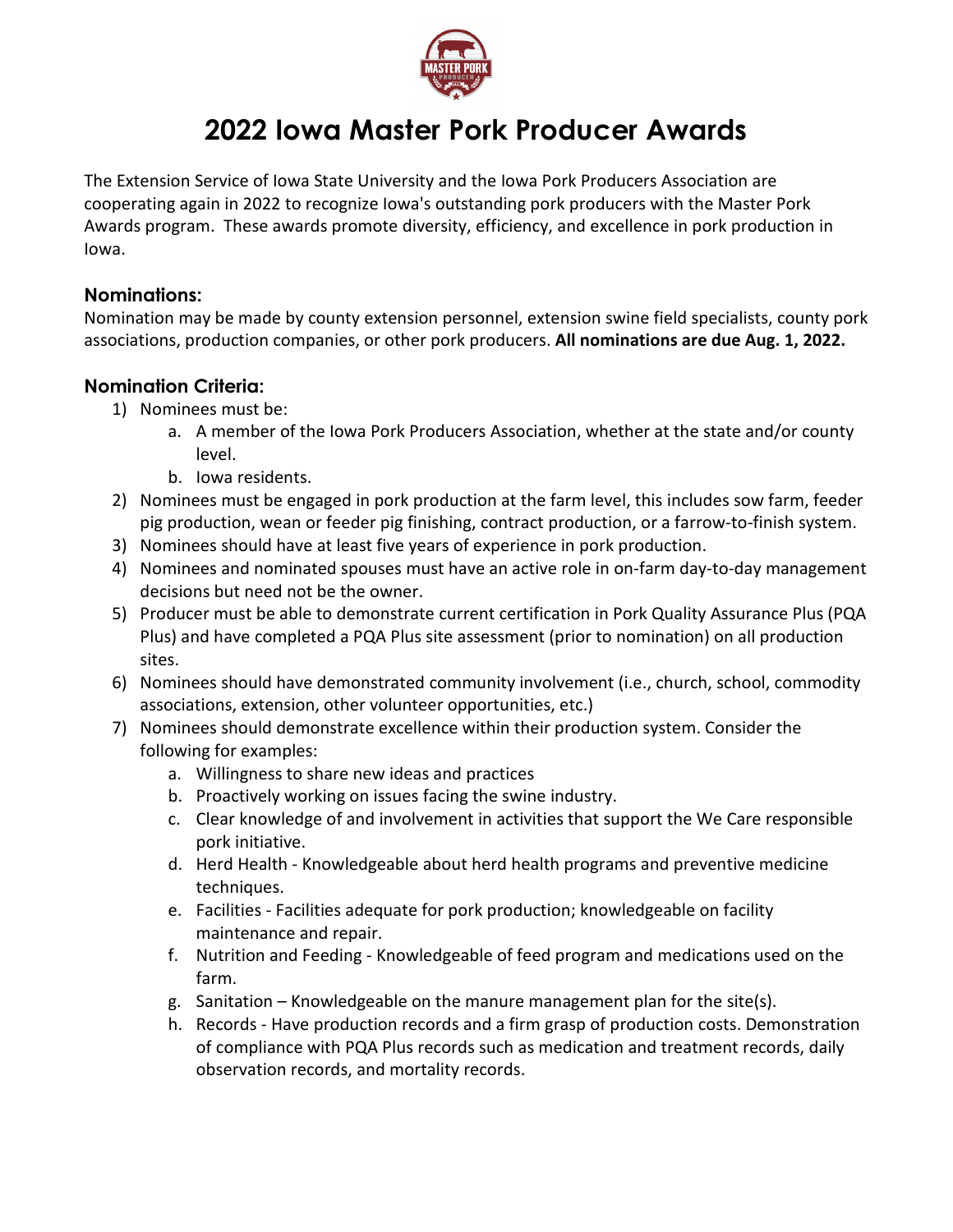i. Production statistics - Nominees should be able to communicate pounds of feed per pound of gain, pigs weaned/litter (if producer has sows), pigs/sow year (if producer has sows).

## **Award Rules:**

- 1) All nominations must be postmarked by **Aug. 1, 2022**.
- 2) No more than four nominees per IPPA district
- 3) Nominators should work with nominees to complete the nomination form.
- 4) Nominators are highly encouraged to include a letter of recommendation from the nominator detailing why the nominee should be recognized for the award. (i.e., production performance, management skills and capabilities, industry/community involvement, issues and industry knowledge, and other special achievements.)
- 5) Previously honored Master Pork Producer Award program awardees are not eligible to receive the award.

| <b>Date</b>               | <b>Activity</b>                                      |  |
|---------------------------|------------------------------------------------------|--|
| Aug. 1 thru Aug. 12, 2022 | Applications will be reviewed by Iowa State          |  |
|                           | Extension and IPPA staff for eligibility.            |  |
| By Aug. 20, 2022          | Nominees will be notified of selection and           |  |
|                           | scheduling of visits will begin.                     |  |
| Aug. 22 thru Oct. 1, 2022 | Selection committee will complete on-site visits     |  |
|                           | with nominees. This will include photos and          |  |
|                           | video interviews. Questions will be provided         |  |
|                           | prior to the visit. Visits are scheduled to best fit |  |
|                           | nominee's schedule.                                  |  |
|                           |                                                      |  |
| By Nov. 15, 2022          | Final award winners will be notified by the          |  |
|                           | selection committee.                                 |  |
| Jan. 25, 2023             | Individuals will be honored at the Master Pork       |  |
|                           | Producer Banquet held during the Iowa Pork           |  |
|                           | Congress.                                            |  |

#### **Selection Process:**

## **Nomination Submission:**

Applications with letter of recommendation from nominator are due Aug. 1, 2022. They may be: **Mailed: Emailed:** [cvangilst@iowapork.org](mailto:cvangilst@iowapork.org) **Faxed:** (515) 225-0563 Iowa Pork Producers Association Attn. Cory Van Gilst PO Box 71009 Clive, IA 50325

**Questions:**

Cory Van Gilst - [cvangilst@iowapork.org](mailto:cvangilst@iowapork.org) or 515-225-7675



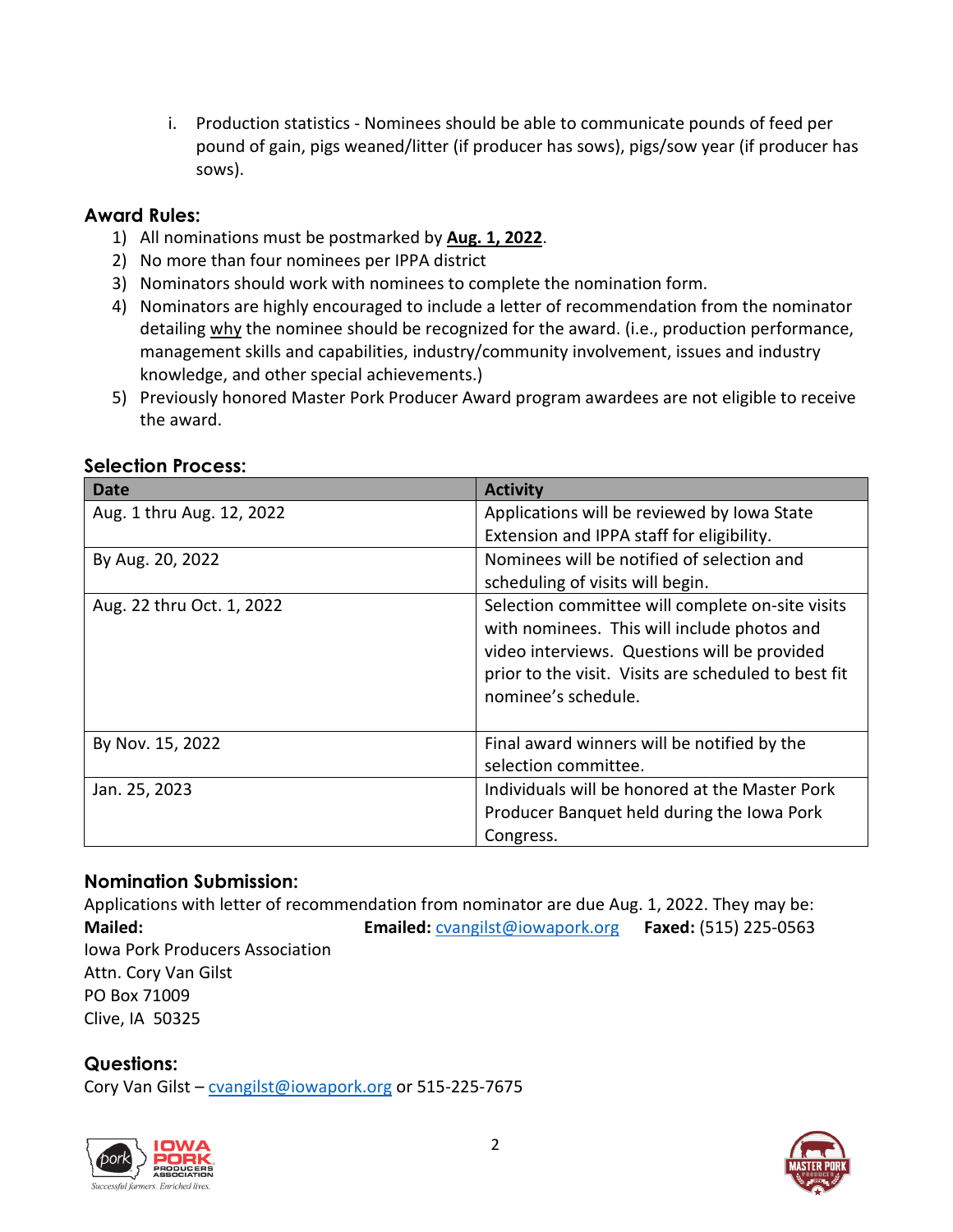# **2022 Master Pork Producer Award Application**

(Please type or print on this form)

| (Please include spouse name <i>if nominated</i> )                                                                                     |  |  |  |
|---------------------------------------------------------------------------------------------------------------------------------------|--|--|--|
|                                                                                                                                       |  |  |  |
|                                                                                                                                       |  |  |  |
|                                                                                                                                       |  |  |  |
|                                                                                                                                       |  |  |  |
|                                                                                                                                       |  |  |  |
| SITE ADDRESS (if different than above)                                                                                                |  |  |  |
|                                                                                                                                       |  |  |  |
|                                                                                                                                       |  |  |  |
| SPOUSE'S NAME (if not nominated for award) SPOUSE'S NAME (if not nominated for award)                                                 |  |  |  |
|                                                                                                                                       |  |  |  |
| ARE YOU A MEMBER OF A COUNTY PORK PRODUCERS GROUP?    YES    <br>NO II<br>If yes, list county:_________________                       |  |  |  |
| Please list any local newspapers or radio stations with which we can share press information should<br>you be selected for the award. |  |  |  |
|                                                                                                                                       |  |  |  |

*Nominators: Please include letter of recommendation detailing why this individual stands out. (i.e. production performance, management skills and capabilities, industry/community involvement, issues and industry knowledge and other special achievements.)*

# *<The next pages are for farm and production information>*



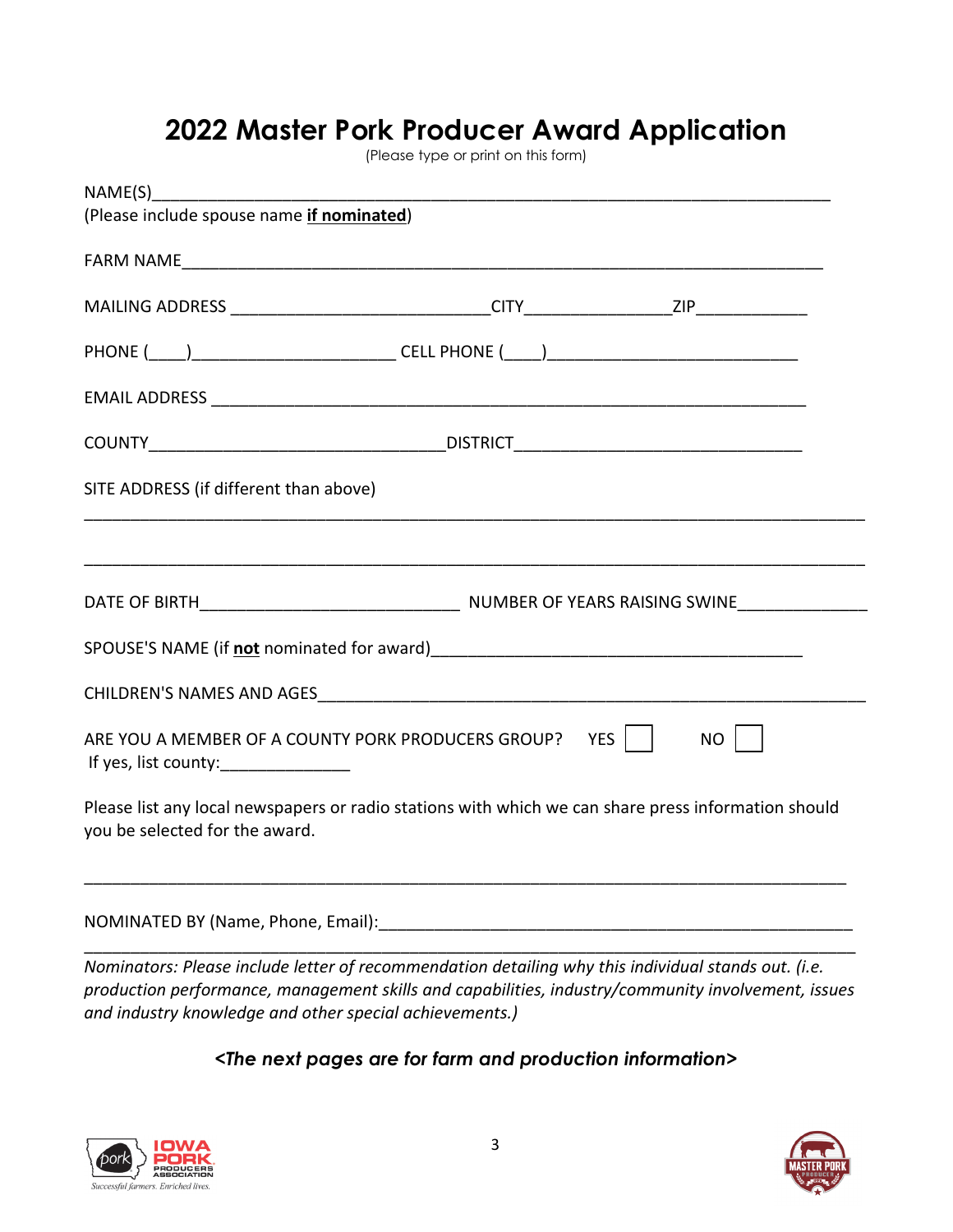| <b>Production Information</b>                                                                                                                                            |                                       |                |
|--------------------------------------------------------------------------------------------------------------------------------------------------------------------------|---------------------------------------|----------------|
| For last year (2021):                                                                                                                                                    |                                       |                |
| <b>Farrowing Operations:</b>                                                                                                                                             |                                       |                |
| No. of Litters farrowed_____________                                                                                                                                     | No. of pigs weaned/litter____________ |                |
| No. of Feeder pigs sold______________                                                                                                                                    | No. of breeding stock sold___________ |                |
| <b>Finishing Operations:</b>                                                                                                                                             |                                       |                |
| No. of pigs finished_________________                                                                                                                                    | No. of market hogs sold_____________  |                |
| <b>Other Production Information:</b>                                                                                                                                     |                                       |                |
| Are you involved in a quality/value added production? (i.e. antibiotic free, natural, etc.) YES                                                                          |                                       | N <sub>O</sub> |
| If yes, please specify.                                                                                                                                                  |                                       |                |
|                                                                                                                                                                          |                                       |                |
|                                                                                                                                                                          |                                       |                |
| What is your role(s) in pork production? (Select all that apply)                                                                                                         |                                       |                |
| Owner ____ Manager ____ Contract producer ___                                                                                                                            |                                       |                |
| Number of employees supervised ________                                                                                                                                  |                                       |                |
|                                                                                                                                                                          |                                       |                |
|                                                                                                                                                                          |                                       |                |
| Are you also TQA certified? ______ Yes _______ No                                                                                                                        |                                       |                |
| Do you have a manure management plan with the Iowa Department of Natural Resources?<br><b>Solution Security State Security State State State State State State State</b> |                                       |                |
| Do you have any row crops? ____________________ acres corn _________________ acres soybeans                                                                              |                                       |                |
| Do you have any other livestock or other agriculture-related business? (i.e. beef, dairy or poultry, seed                                                                |                                       |                |





\_\_\_\_\_\_\_\_\_\_\_\_\_\_\_\_\_\_\_\_\_\_\_\_\_\_\_\_\_\_\_\_\_\_\_\_\_\_\_\_\_\_\_\_\_\_\_\_\_\_\_\_\_\_\_\_\_\_\_\_\_\_\_\_\_\_\_\_\_\_\_\_\_\_\_\_\_\_\_\_\_\_\_\_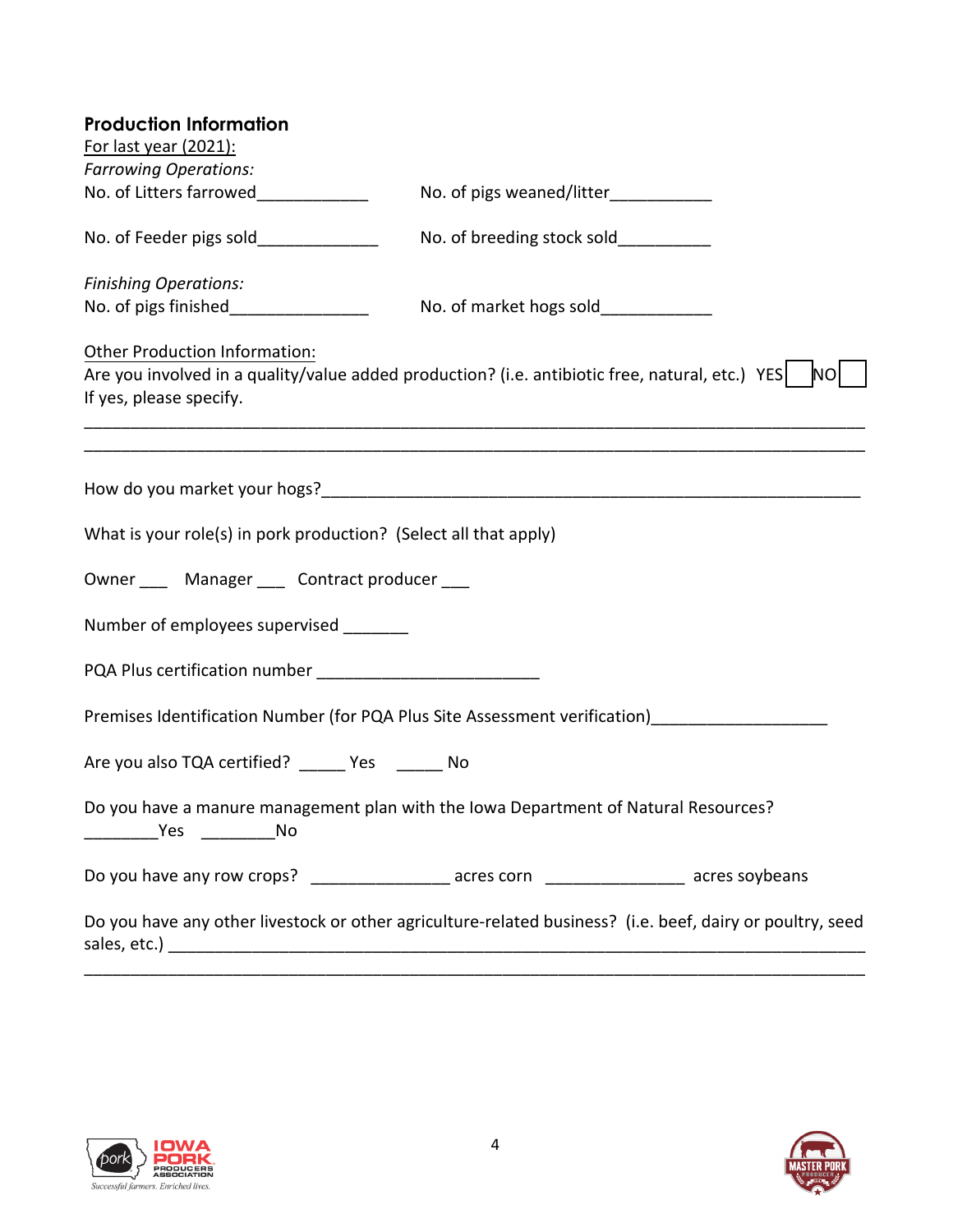**Please provide additional details of your swine production operation, including your role in the operation, that you believe reflects the excellence shown by Iowa Master Pork Producers. (you may attach additional pages as needed)**

**Advancement of the We Care principles beyond community involvement is also central to this award. Please outline your activities and how they align with this initiative below. (ex. producing safe food, protecting and promoting animal well-being, ensuring practices to protect public health, safeguarding natural resources, providing a safe working environment, and contributing to a better quality of life in your community). (You may attach additional pages as needed.)**